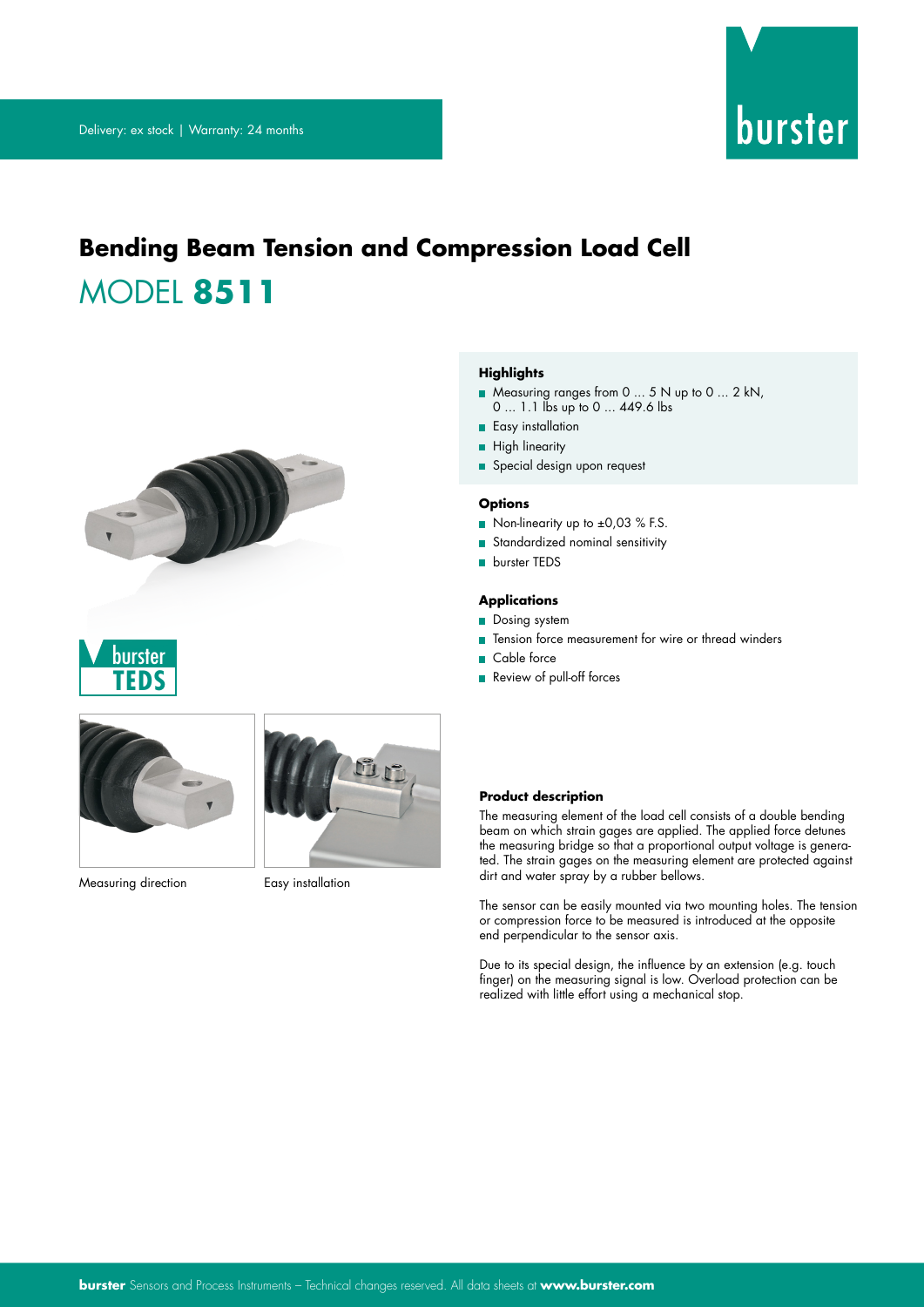### **burster** 8511 | 2

# **Technical Data**

| 8511                                         | ÷       | 5005                                                                                                                                                                                                                                                                                  | 5010                                                                                                                                                                                                                                                         | 5020                     | 5050                                                  | 5100                      | 5200                      | 5500                                         | 6001                                          | 6002         |  |  |  |  |
|----------------------------------------------|---------|---------------------------------------------------------------------------------------------------------------------------------------------------------------------------------------------------------------------------------------------------------------------------------------|--------------------------------------------------------------------------------------------------------------------------------------------------------------------------------------------------------------------------------------------------------------|--------------------------|-------------------------------------------------------|---------------------------|---------------------------|----------------------------------------------|-----------------------------------------------|--------------|--|--|--|--|
| Measuring range                              |         | ±5 N                                                                                                                                                                                                                                                                                  | ±10 N                                                                                                                                                                                                                                                        | ±20 N                    | ±50 N                                                 | ±100 N                    | ±200 N                    | ±500 N                                       | $±1$ kN                                       | $±2$ kN      |  |  |  |  |
| calibrated in N from<br>0                    |         | $±1.1$ lbs                                                                                                                                                                                                                                                                            | $\pm 2.2$ lbs                                                                                                                                                                                                                                                | $±4.4$ lbs               | $\pm 11.2$ lbs                                        | $±22.4$ lbs               | $±44.9$ lbs               | $±112.4$ lbs                                 | $\pm 224.8$ lbs                               | $±449.6$ lbs |  |  |  |  |
| <b>Accuracy</b>                              |         |                                                                                                                                                                                                                                                                                       |                                                                                                                                                                                                                                                              |                          |                                                       |                           |                           |                                              |                                               |              |  |  |  |  |
| Relative non-linearity*                      |         |                                                                                                                                                                                                                                                                                       | $\leq \pm 0.25$ % F.S.                                                                                                                                                                                                                                       |                          |                                                       |                           |                           | $\leq \pm 0.1$ % F.S.                        |                                               |              |  |  |  |  |
| Relative non-linearity*                      |         |                                                                                                                                                                                                                                                                                       | option $\leq \pm 0.1$ % F.S.                                                                                                                                                                                                                                 |                          |                                                       |                           |                           | option $\leq \pm 0.03$ % F.S.                |                                               |              |  |  |  |  |
| Characteristic curve<br>deviation*           |         |                                                                                                                                                                                                                                                                                       | $\leq \pm 0.25$ % F.S.                                                                                                                                                                                                                                       |                          |                                                       |                           |                           | $\leq \pm 0.2$ % F.S.                        |                                               |              |  |  |  |  |
| Relative hysteresis                          |         |                                                                                                                                                                                                                                                                                       |                                                                                                                                                                                                                                                              |                          |                                                       | $\leq$ 0.15 % F.S.        |                           |                                              |                                               |              |  |  |  |  |
| Temperature effect<br>on zero output         |         |                                                                                                                                                                                                                                                                                       | ≤ 0.01 % F.S./K                                                                                                                                                                                                                                              |                          |                                                       |                           |                           |                                              |                                               |              |  |  |  |  |
| Temperature effect<br>on nominal sensitivity |         |                                                                                                                                                                                                                                                                                       | ≤ 0.02 % F.S./K                                                                                                                                                                                                                                              |                          |                                                       |                           |                           |                                              |                                               |              |  |  |  |  |
| <b>Electrical values</b>                     |         |                                                                                                                                                                                                                                                                                       |                                                                                                                                                                                                                                                              |                          |                                                       |                           |                           |                                              |                                               |              |  |  |  |  |
| Sensitivity nominal                          |         |                                                                                                                                                                                                                                                                                       | $1.0$ mV/V                                                                                                                                                                                                                                                   |                          |                                                       |                           |                           | 1.5 mV/V                                     |                                               |              |  |  |  |  |
| Measurement direction                        |         |                                                                                                                                                                                                                                                                                       | Tension and compression direction. Load calibration in compression direction (clearly marked by an arrow<br>on the sensor). The full-scale output is likely to be different when used in the tension direction. Positive signal<br>in compression direction. |                          |                                                       |                           |                           |                                              |                                               |              |  |  |  |  |
| Standardization**                            |         |                                                                                                                                                                                                                                                                                       |                                                                                                                                                                                                                                                              |                          |                                                       | option 1.0 mV/V (±0.25 %) |                           |                                              |                                               |              |  |  |  |  |
| Bridge resistance                            |         |                                                                                                                                                                                                                                                                                       |                                                                                                                                                                                                                                                              |                          | 350 $\Omega$ nominal (deviations are possible)        |                           |                           |                                              |                                               |              |  |  |  |  |
| Excitation                                   |         |                                                                                                                                                                                                                                                                                       | recommended 5 V DC or AC                                                                                                                                                                                                                                     |                          |                                                       |                           |                           | recommended 5 V DC or AC; max. 10 V DC or AC |                                               |              |  |  |  |  |
| Insulation resistance                        |         |                                                                                                                                                                                                                                                                                       |                                                                                                                                                                                                                                                              |                          |                                                       | $>$ 30 M $\Omega$ at 45 V |                           |                                              |                                               |              |  |  |  |  |
| <b>Environmental conditions</b>              |         |                                                                                                                                                                                                                                                                                       |                                                                                                                                                                                                                                                              |                          |                                                       |                           |                           |                                              |                                               |              |  |  |  |  |
| Nominal temperature<br>range                 |         |                                                                                                                                                                                                                                                                                       | +15 °C  +70 °C                                                                                                                                                                                                                                               |                          |                                                       |                           |                           |                                              |                                               |              |  |  |  |  |
| Operating temperature<br>range               |         |                                                                                                                                                                                                                                                                                       |                                                                                                                                                                                                                                                              |                          |                                                       | $-30 °C  +90 °C$          |                           |                                              |                                               |              |  |  |  |  |
| <b>Mechanical values</b>                     |         |                                                                                                                                                                                                                                                                                       |                                                                                                                                                                                                                                                              |                          |                                                       |                           |                           |                                              |                                               |              |  |  |  |  |
| Deflection full scale                        | [µm]    | 150                                                                                                                                                                                                                                                                                   | 200                                                                                                                                                                                                                                                          | 150                      | 150                                                   | 300                       | 200                       | 200                                          | 200                                           | 300          |  |  |  |  |
| Maximum operating<br>force***                |         |                                                                                                                                                                                                                                                                                       |                                                                                                                                                                                                                                                              |                          |                                                       | 150 % of full scale       |                           |                                              |                                               |              |  |  |  |  |
| Overload burst                               |         |                                                                                                                                                                                                                                                                                       |                                                                                                                                                                                                                                                              |                          | > 200%                                                |                           |                           |                                              | > 250%                                        |              |  |  |  |  |
| Dynamic<br>performance***                    |         |                                                                                                                                                                                                                                                                                       |                                                                                                                                                                                                                                                              |                          |                                                       | recommended: 50 %         |                           |                                              |                                               |              |  |  |  |  |
| Protection class (EN<br>60529)               |         |                                                                                                                                                                                                                                                                                       | IP <sub>54</sub>                                                                                                                                                                                                                                             |                          |                                                       |                           |                           |                                              |                                               |              |  |  |  |  |
| <b>Installation</b>                          |         |                                                                                                                                                                                                                                                                                       |                                                                                                                                                                                                                                                              |                          |                                                       |                           |                           |                                              |                                               |              |  |  |  |  |
| Intended mounting<br>screws                  |         |                                                                                                                                                                                                                                                                                       | 2 pcs. M4                                                                                                                                                                                                                                                    |                          | 2 pcs. M5                                             | 2 pcs. M6                 |                           |                                              |                                               |              |  |  |  |  |
| Tightening torque                            | $[N*m]$ |                                                                                                                                                                                                                                                                                       |                                                                                                                                                                                                                                                              | 2                        | 4                                                     | 10                        |                           |                                              |                                               |              |  |  |  |  |
| Mounting screws                              |         |                                                                                                                                                                                                                                                                                       |                                                                                                                                                                                                                                                              | resistance 8.8 or higher |                                                       |                           | resistance 12.9 or higher |                                              |                                               |              |  |  |  |  |
| Installation instructions                    |         | Two holes are provided for mounting the sensor. On the opposite on the lying side there is a hole for<br>attaching a suitable receptacle for force application. (e.g. a load button or touch finger). For high quality<br>force measurements, lateral forces and moments are avoided. |                                                                                                                                                                                                                                                              |                          |                                                       |                           |                           |                                              |                                               |              |  |  |  |  |
| <b>Other</b>                                 |         |                                                                                                                                                                                                                                                                                       |                                                                                                                                                                                                                                                              |                          |                                                       |                           |                           |                                              |                                               |              |  |  |  |  |
| Material                                     |         |                                                                                                                                                                                                                                                                                       |                                                                                                                                                                                                                                                              |                          | sensor body made of high-strength aluminium, anodized |                           |                           |                                              | sensor body made of stainless steel<br>1.4542 |              |  |  |  |  |
| Natural frequency                            | [Hz]    | 130                                                                                                                                                                                                                                                                                   | 180                                                                                                                                                                                                                                                          | 150                      | 120                                                   | 280                       | 230                       | 200                                          | 180                                           | 300          |  |  |  |  |

\* The data in the area 20 % - 100 % of rated load F

\*\* Realized on board in connection cable, 1.7 m from sensor housing or 0.3 m from cable end (temperature range for the optional TEDS or standardization board 0 ... 60 °C)

Mass [g] 0.05 0.1 0.35

\*\*\* The sensor is not designed for a very large number of load change cycles up to the nominal load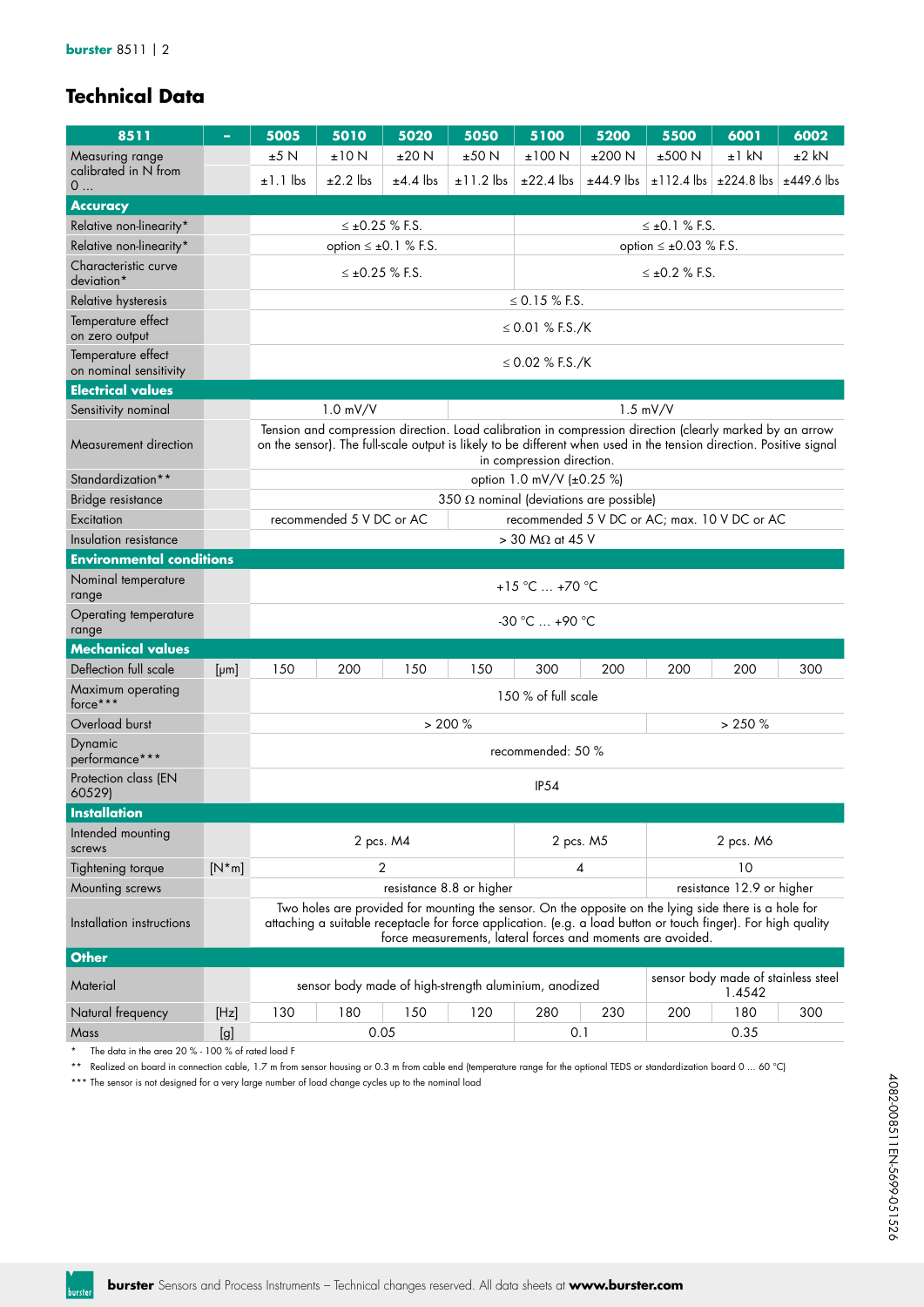burster



| 8511                              | $\overline{\phantom{a}}$ | 5005       | 5010  | 5020     | 5050  | 6002<br>5100<br>5200<br>5500<br>6001 |        |        |         |         |  |  |  |
|-----------------------------------|--------------------------|------------|-------|----------|-------|--------------------------------------|--------|--------|---------|---------|--|--|--|
| Measuring range from 0            |                          | ±5 N       | ±10 N | ±20 N    | ±50 N | ±100 N                               | ±200 N | ±500 N | $±1$ kN | $±2$ kN |  |  |  |
| <b>Geometry</b>                   |                          |            |       |          |       |                                      |        |        |         |         |  |  |  |
| ØA                                | [mm]                     |            |       | 19.5     |       | 28.0                                 |        |        |         |         |  |  |  |
| B                                 | [mm]                     |            |       | 10.0     |       | 15.0                                 |        |        |         |         |  |  |  |
| $\mathsf C$                       | [mm]                     |            |       | 5.0      |       | 7.5                                  |        |        |         |         |  |  |  |
| D                                 | [mm]                     |            |       | 15.0     |       | 20.0                                 |        |        |         |         |  |  |  |
| E                                 | [mm]                     |            |       | 22.0     |       | 29.0                                 |        |        |         |         |  |  |  |
| F                                 | [mm]                     |            |       | 6.5      |       | 8.5                                  |        |        |         |         |  |  |  |
| G                                 | [mm]                     |            |       | 18.5     |       | 20.0                                 |        |        |         |         |  |  |  |
| ØH                                | [mm]                     |            |       | 5.5 (E9) |       | $6.5$ (E9)                           |        |        |         |         |  |  |  |
| ØK                                | [mm]                     |            |       | 4.5      |       | 5.5<br>6.5                           |        |        |         |         |  |  |  |
| L                                 | [mm]                     |            |       | 86.5     |       | 101.0                                |        |        |         |         |  |  |  |
| ØM                                | [mm]                     |            |       | 28.0     |       | 40.0                                 |        |        |         |         |  |  |  |
| $\overline{N}$                    | [mm]                     |            |       | 6.0      |       | 8.5                                  |        |        |         |         |  |  |  |
| General tolerance of<br>dimension |                          | ISO 2768-F |       |          |       |                                      |        |        |         |         |  |  |  |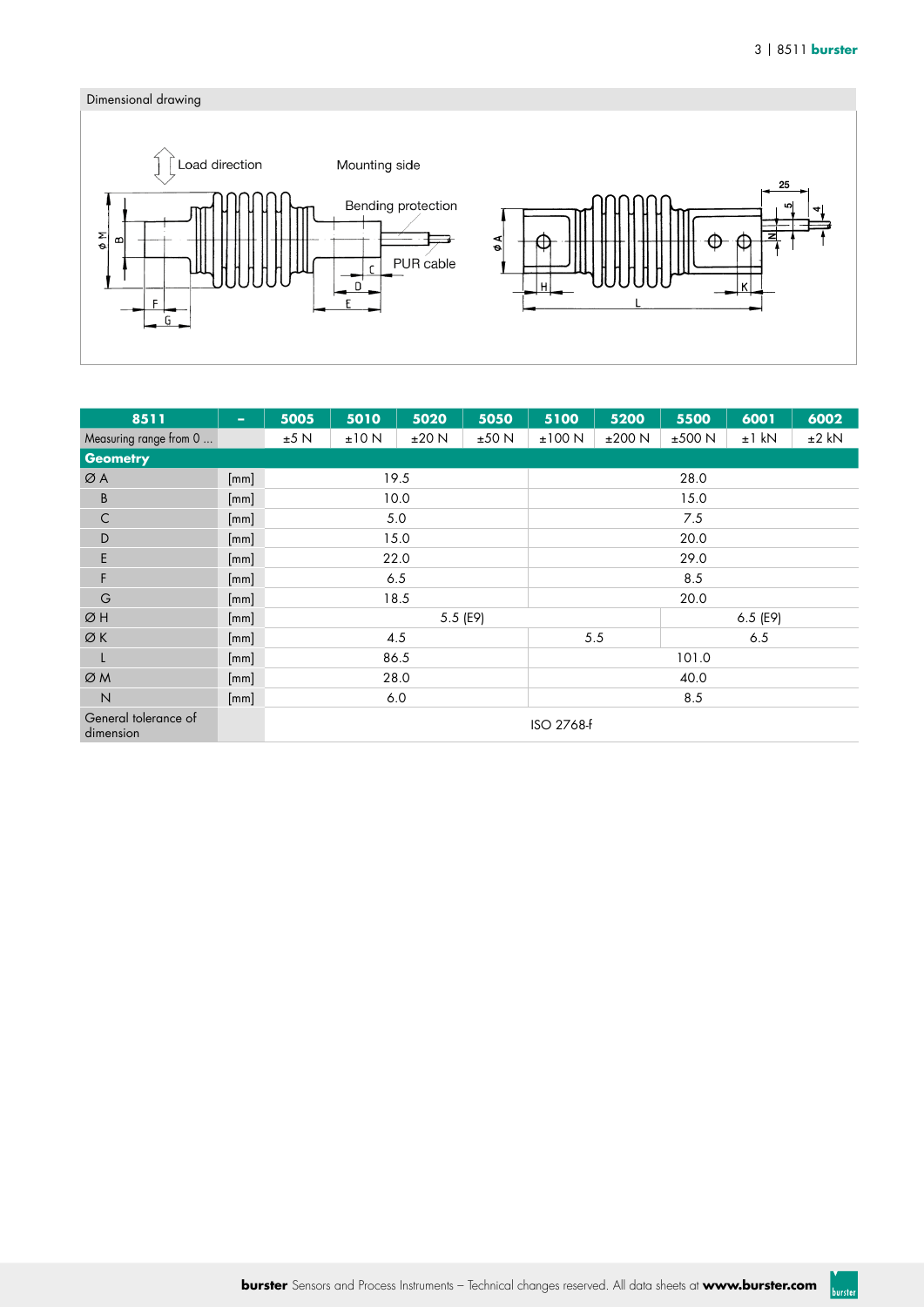## **Electrical termination**

### **Output signal**

burster load cells are based on a strain-gage Wheatstone bridge. This measurement principle means that the output voltage mV/V is highly dependent on the sensor supply voltage. Our website contains details of suitable instrumentation amplifiers, indicator and display devices and process instruments.



The "**burster T**ransducer **E**lectronic **D**ata **S**heet" (TEDS) is a memory in which identification data of the sensor, calibration data and other sensor parameters are saved. In conjunction with your own suitable burster device, there is the option of performing a simple adjustment in order to achieve the maximum accuracy of the measuring chain. A simple sensor exchange is thus possible in just a few steps without losing precision.



| 8511                          | $\sim$ | 5010<br>5005                                                                                  |       | 5020  | 5100<br>5050 |        | 5200<br>5500 |        | 6001    | 6002    |  |  |
|-------------------------------|--------|-----------------------------------------------------------------------------------------------|-------|-------|--------------|--------|--------------|--------|---------|---------|--|--|
| Measuring range from 0        |        | ±5N                                                                                           | ±10 N | ±20 N | ±50 N        | ±100 N | ±200 N       | ±500 N | $±1$ kN | $±2$ kN |  |  |
| <b>Electrical termination</b> |        |                                                                                               |       |       |              |        |              |        |         |         |  |  |
| Specifications                |        | highly flexible, oil resistant, drag chains suitable                                          |       |       |              |        |              |        |         |         |  |  |
| Cable fastening               |        | cable cover, crimped with shrink tube cover                                                   |       |       |              |        |              |        |         |         |  |  |
| Bending protection            |        | no bending protection                                                                         |       |       |              |        |              |        |         |         |  |  |
| Bending radius                |        | three times the diameter for fixed cable, ten times the diameter for cable permanently moving |       |       |              |        |              |        |         |         |  |  |
| Cable model                   |        | PUR, $\varnothing$ = 3.0 mm<br>PUR. $\varnothing$ = 4.2 mm                                    |       |       |              |        |              |        |         |         |  |  |

### **Accessories**

### **Connectors and units**

| <b>Order Code</b>  |                                                                                                                                                      |
|--------------------|------------------------------------------------------------------------------------------------------------------------------------------------------|
| <b>Connectors</b>  |                                                                                                                                                      |
| 9941               | Connectors 12 pin, suitable to all burster desktop units                                                                                             |
| 9900-V209          | Connectors 9 pin, suitable to SENSORMASTER, DIGIFORCE® and TRANS CAL                                                                                 |
| 9900-V229          | Connectors 9 pin with TEDS                                                                                                                           |
| 9900-V245          | Connectors 8 pin, suitable to ForceMaster                                                                                                            |
| <b>Units</b>       |                                                                                                                                                      |
| 7270               | Mobile measuring device of strain gage based sensors                                                                                                 |
| 7281-V0001         | Mobile measuring device with strain gage simulator and sensor test ( $R_{17}$ , $R_{17}$ , Shunt, $R_{15}$ )                                         |
| refer to section 9 | Sensor electronics, amplifier and process control units like digital indicator model 9180, model 9163,<br>modular amplifier model 9250 or DIGIFORCE® |

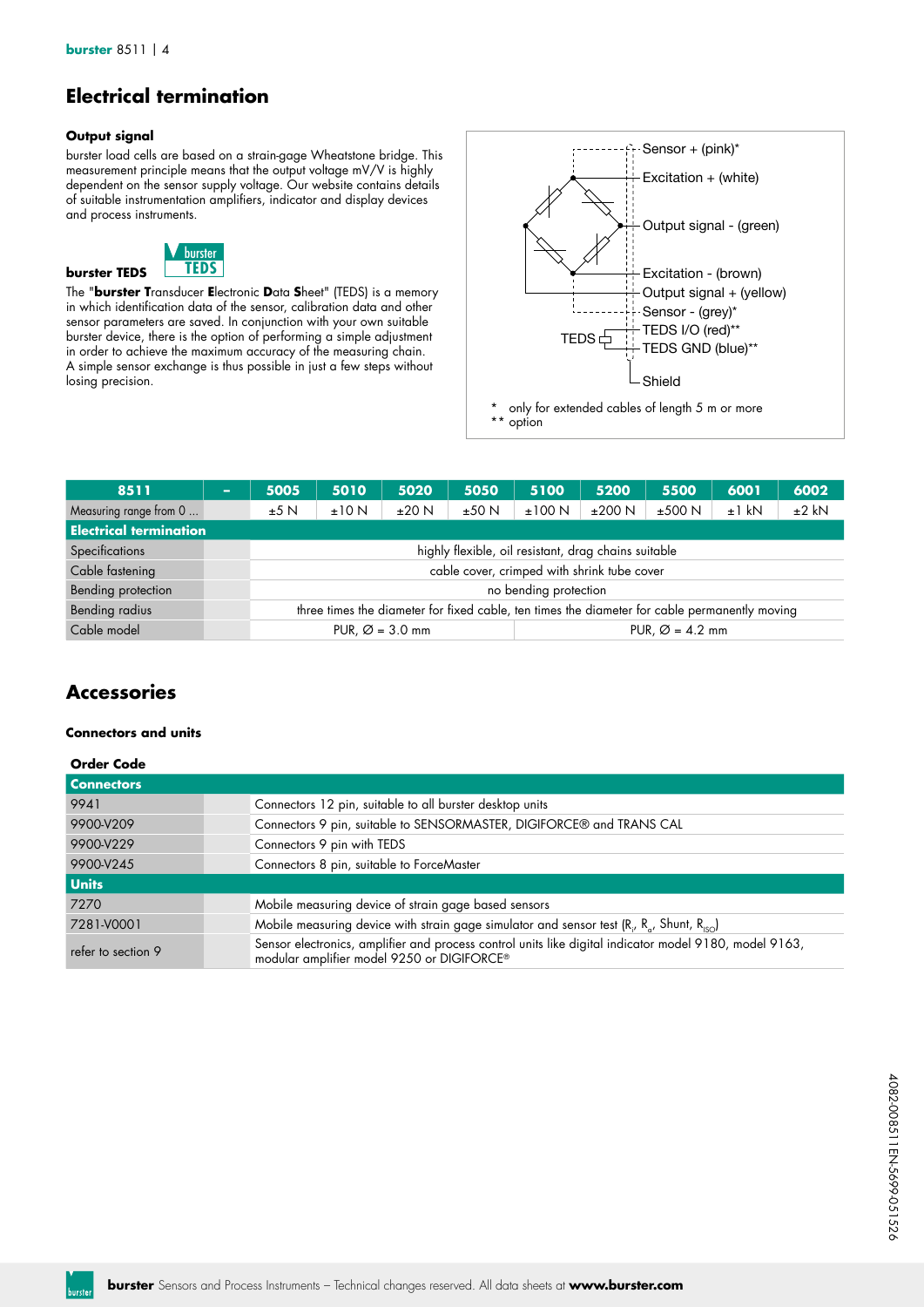# **Calibration**

| <b>Test and calibration certificate</b>                                            |                                                                                                                                                                                                                                                                                                                                                                                                                                                                                                                                                                                                                                                                       |  |  |  |  |  |  |
|------------------------------------------------------------------------------------|-----------------------------------------------------------------------------------------------------------------------------------------------------------------------------------------------------------------------------------------------------------------------------------------------------------------------------------------------------------------------------------------------------------------------------------------------------------------------------------------------------------------------------------------------------------------------------------------------------------------------------------------------------------------------|--|--|--|--|--|--|
| Supplied with the<br>sensor                                                        | Amongst other data, includes figures for zero point, full-scale output and calibration offset                                                                                                                                                                                                                                                                                                                                                                                                                                                                                                                                                                         |  |  |  |  |  |  |
|                                                                                    | Standard factory calibration certificate for load cells or measurement chains (WKS)                                                                                                                                                                                                                                                                                                                                                                                                                                                                                                                                                                                   |  |  |  |  |  |  |
| Optionally available                                                               | Our standard factory calibration is performed in 20% steps starting from zero until the reaching the nominal<br>force, for increasing and decreasing load with unchanged installation position. Factory calibration can be<br>performed in compression and/or tension direction.                                                                                                                                                                                                                                                                                                                                                                                      |  |  |  |  |  |  |
| Special factory calibration certificate for load cells or measurement chains (WKS) |                                                                                                                                                                                                                                                                                                                                                                                                                                                                                                                                                                                                                                                                       |  |  |  |  |  |  |
| On request                                                                         | We are happy to calibrate sensors and measurement chains to the customer's specification.                                                                                                                                                                                                                                                                                                                                                                                                                                                                                                                                                                             |  |  |  |  |  |  |
|                                                                                    | Calibration certificate with accreditation symbol for product group load cell 8511                                                                                                                                                                                                                                                                                                                                                                                                                                                                                                                                                                                    |  |  |  |  |  |  |
| Optionally available                                                               | Calibration certificate with accreditation symbol for load cells 8511. Calibration is performed on the basis<br>of the accreditation of the calibration laboratory D-K-15141-01-00, for the scope of accreditation listed in<br>the annex to the certificate. The traceability to national standards as well as a wide international recognition<br>(DAkkS as signatory of the Multilateral Agreements of EA, ILAC and IAF) are thus guaranteed. Calibration<br>is performed according to ISO 376 in 10 force steps (10% steps) vstarting from zero until the reaching the<br>nominal force, for increasing and decreasing load under various installation positions. |  |  |  |  |  |  |